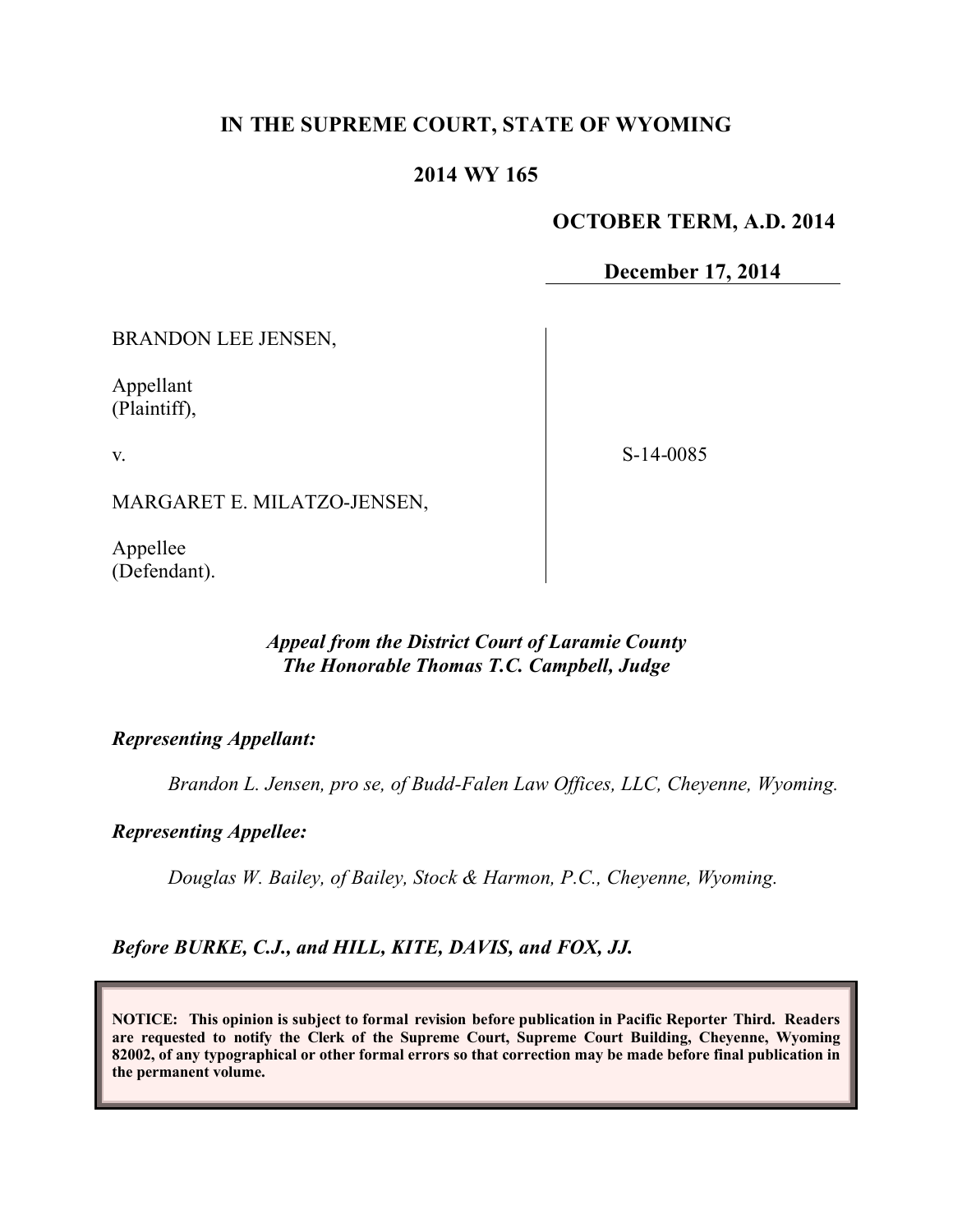### **BURKE, Chief Justice.**

[¶1] Appellant, Brandon Lee Jensen (Father), challenges the district court's decision to eliminate his right to claim abatement of child support owed to Appellee, Margaret E. Milatzo-Jensen (Mother). He also claims the district court abused its discretion in denying his claim for prejudgment interest on amounts owed by Mother for day-care expenses. We affirm.

#### *ISSUES*

[¶2] Father presents two issues:

- 1. Whether the district court erred in eliminating Father's right to claim abatements pursuant to Wyo. Stat. § 20-2- 305; and
- 2. Whether the district court erred in denying prejudgment interest to Father for amounts owed by Mother.

### *FACTS*

[¶3] The parties were married in 2003. The marriage produced one child, a daughter born in 2004. The parties divorced in May of 2007. Mother was awarded primary residential custody of the child, subject to Father's visitation. The divorce decree provided that "the parties shall each pay one-half of the monthly daycare costs, however, when [Father] begins making child support payments, he shall have no obligation to continue paying one-half daycare expenses." The parties subsequently entered a Joint Stipulation Modifying Child Visitation and Decree of Divorce which increased Father's extended visitation during the summer from two one-week periods to sixty days.

[¶4] In October, 2008, Mother filed a petition to modify Father's visitation. Before that petition was resolved, Father moved from Cheyenne, Wyoming to Wellington, Colorado. Following a hearing in March, 2011, the district court entered an Order Modifying Visitation. The court found a material change in circumstances based on Father's move to Colorado, as well as Father's conduct towards Mother. The court granted Mother's petition, eliminating Father's overnight weekday visitation. Father, however, continued to have the sixty-day summer visitation. The court also denied Father's request to modify child support and Father's requests for child support abatement. The court, however, partially granted Father's request for reimbursement of day-care expenses incurred while Father exercised visitation during the summer and ordered Mother to pay one-half of the day-care expenses.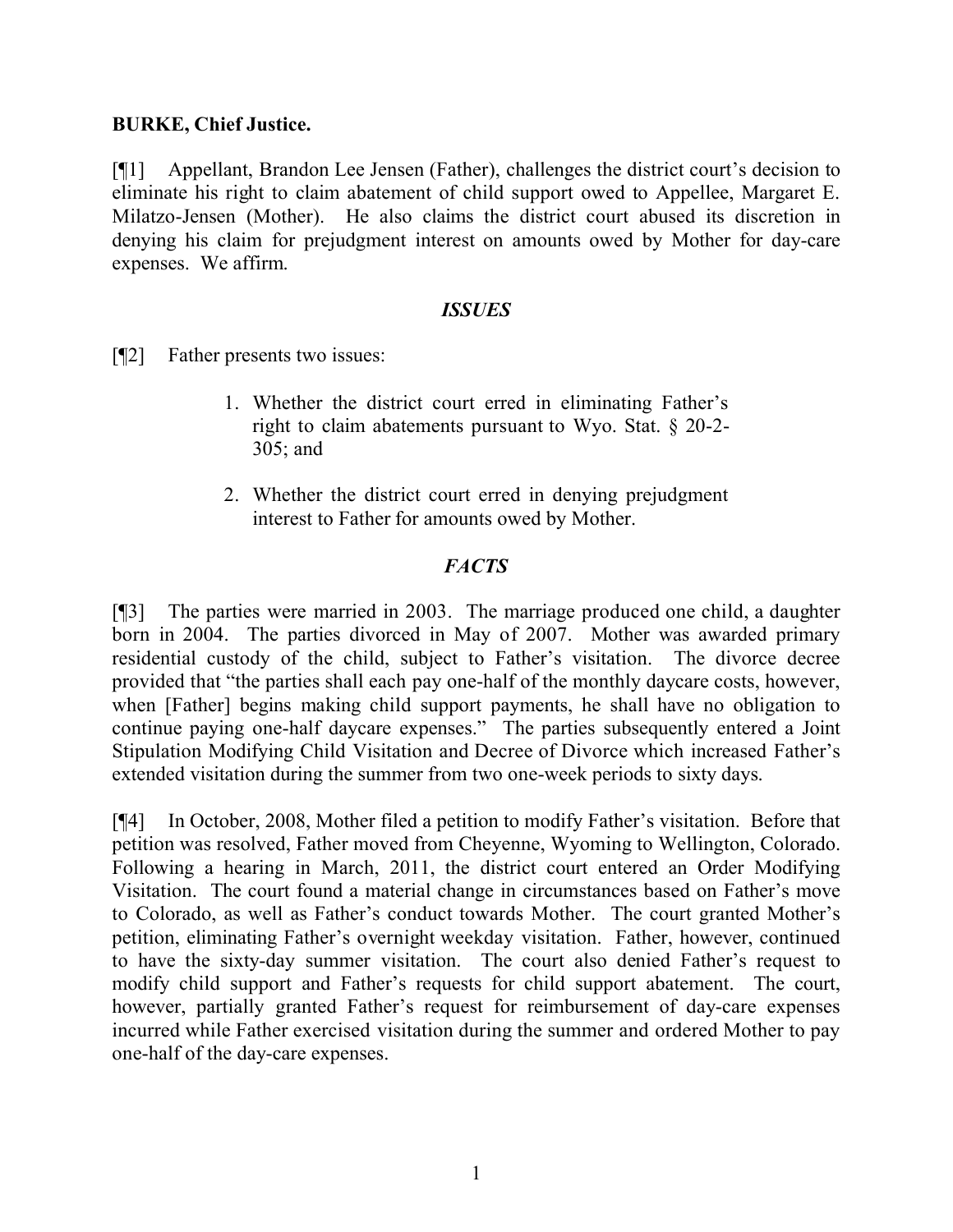[¶5] Father appealed and we addressed his challenge to the district court's Order Modifying Visitation in *Jensen v. Milatzo-Jensen*, 2013 WY 27, 297 P.3d 768 (Wyo. 2013). We affirmed the district court's modification of visitation and reversed the denial of Father's requests for child support abatement. We also held that the "district court abused its discretion by only partially reimbursing Father for day-care expenses because the divorce decree did not require Father to pay any day-care expenses while he was paying child support." *Id.*, ¶ 39, 297 P.3d at 780.

[¶6] In September, 2013, Father filed a motion requesting that the district court enter judgment against Mother for unpaid day-care expenses incurred by Father. Father's motion also included a request for prejudgment interest. In response, Mother filed a motion to modify the divorce decree as it related to day-care expenses. In her motion, Mother contended that Father was seeking reimbursement for expenses that were not "day-care expenses" within the meaning of the decree. She also contended that she could not afford to pay the "day-care" expenses incurred by Father. She requested that the decree be modified to define "day-care" expenses. She also requested that Father be required to bear all day-care expenses during his summer visitation.

[¶7] Following a hearing, the district court entered its Order on Pending Motions on December 12, 2013. The court granted Father's outstanding claims for child support abatement and limited Mother's annual liability for day-care expenses to  $$1,772.52$ <sup>1</sup>. The court also ruled that Father "may not claim child support abatements for any period [Father] is receiving day-care reimbursements from [Mother]." Additionally, the court denied Father's request for entry of judgment on the past due expenses and also denied Father's request for prejudgment interest. Father timely appealed the district court's order.

# *DISCUSSION*

### **Abatement**

[¶8] In his first issue, Father contends the district court erred in eliminating his right to claim child support abatement during periods in which Mother pays for day-care expenses. We review the district court's decision for an abuse of discretion. *Plymale v. Donnelly*, 2007 WY 77, ¶ 41, 157 P.3d 933, 942 (Wyo. 2007).

> Judicial discretion is a composite of many things, among which are conclusions drawn from objective criteria; it means

<sup>&</sup>lt;sup>1</sup> The district court arrived at \$1,772.52 by averaging the day-care expenses incurred by Father from 2011 through 2013.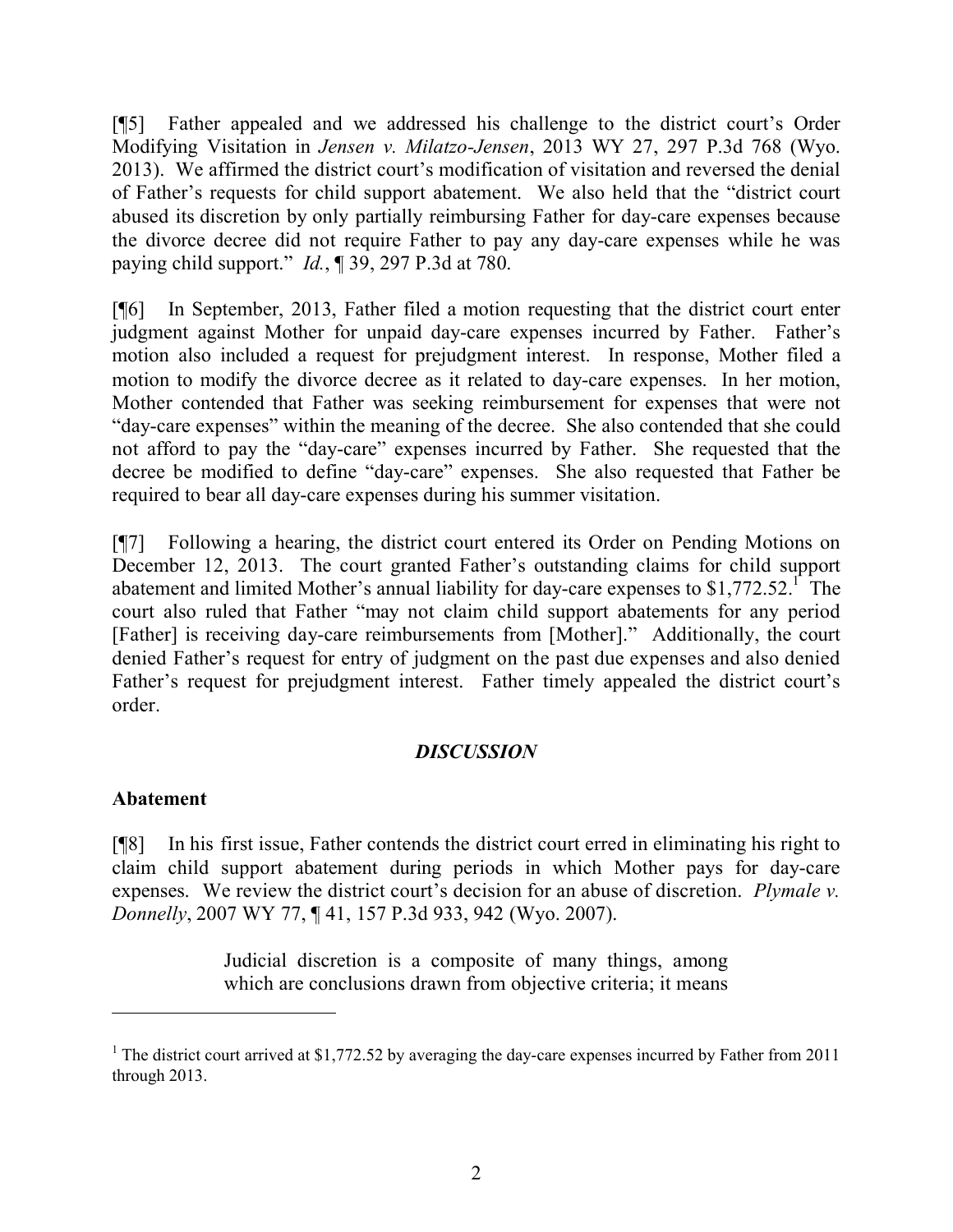exercising sound judgment with regard to what is right under the circumstances and without doing so arbitrarily or capriciously. [*Johnson v. Johnson*, 11 P.3d 948, 950 (Wyo. 2000)]; *Vaughn v. State*, 962 P.2d 149, 151 (Wyo. 1998). We must ask ourselves whether the trial court could reasonably conclude as it did and whether any facet of its ruling was arbitrary or capricious. *Johnson*, 11 P.3d at 950. In accomplishing our review, we consider only the evidence in favor of the successful party, ignore the evidence of the unsuccessful party, and grant to the successful party every reasonable inference that can be drawn from the record. *Id.*

*Opitz v. Opitz*, 2007 WY 207, ¶ 7, 173 P.3d 405, 407-08 (Wyo. 2007) (quoting *Belless v. Belless*, 2001 WY 41, ¶ 6, 21 P.3d 749, 751 (Wyo. 2001)). Ultimately, in determining whether an abuse of discretion occurred, our core inquiry is the reasonableness of the district court's decision. *Bagley v. Bagley*, 2013 WY 126, ¶ 6, 311 P.3d 141, 143 (Wyo. 2013).

[¶9] In reaching its decision to eliminate Father's right to abate child support, the district court explained:

> The Court notes [Father] may receive full reimbursement for the expense of day-care, while he has the parties' minor child in his care and custody, and could also seek to reduce his child support obligation, monies which are slated for [the] minor child's exclusive benefit. *See Kimble v. Ellis*, 2004 WY 161, ¶ 8, 101 P.3d 950, 953 (Wyo. 2004). The Court finds that abatements should be eliminated and should not be granted for any period [Father] is receiving day-care reimbursements from [Mother] as the purposes of abatements would not be served and the burden created by abatement is one directly related to support of the child.

The district court's analysis is supported by the undisputed facts of this case and is in accord with our precedent.

[¶10] Father's monthly support obligation is \$724.66. He claims that he is entitled to abate that support obligation by 50% during his sixty days of summer visitation. If his support obligation is abated, mother will net only \$362.33 in monthly support. During that same period, she remains liable for all child care expenses incurred by Father up to a maximum of \$1,772.52. In practical terms, Mother's child care expense obligation exceeds her child support income by nearly \$1,000. In the meantime, she must maintain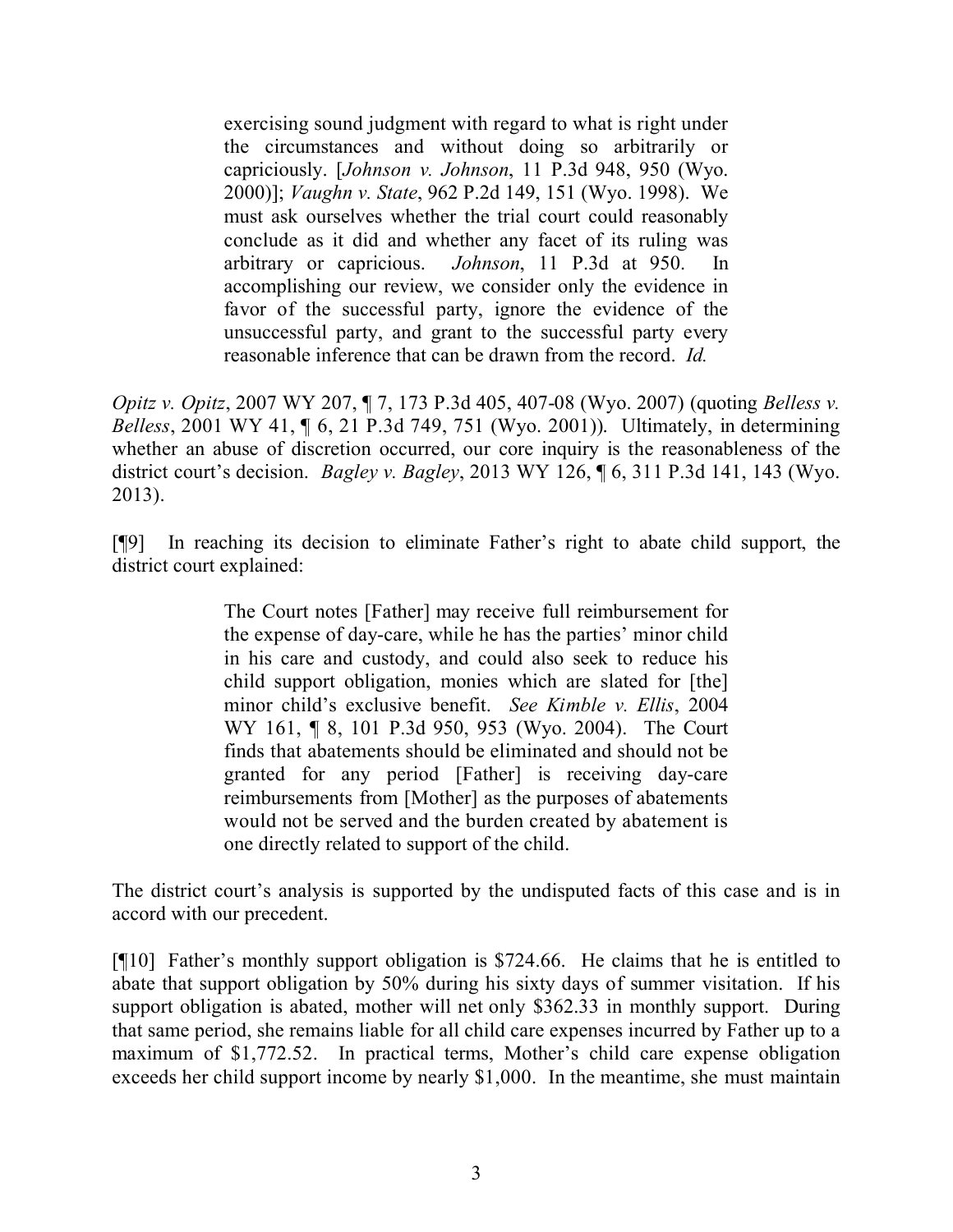the custodial home. As the district court correctly observed, the purpose of the abatement statutes would not be served if that situation were allowed to continue.

[¶11] In *Plymale v. Donnelly*, we addressed and rejected a non-custodial parent's claim that his child support obligation should abate entirely while the children were in his care during the summer months. We recognized that the purpose of abating child support payments is "to reallocate those costs that decrease for the custodial parent and increase for the non-custodial parent during times of extended visitation." *Id.*, ¶ 39, 157 P.3d at 941. We recognized that many of the custodial parent's costs were fixed and do not decrease while the child is visiting the non-custodial parent:

[O]ne commentator has explained that

the custodial parent's fixed costs-rent or mortgage payments, utilities, car maintenance, and medical insurance-have not decreased as a result of the visitation. Even some of the variable costs-clothing, for example-may not be affected by the extended visitation, because the child probably will bring clothes and other necessities along.

The only expenses sure to decrease for the custodial parent during that . . . time are food and entertainment. Food costs are estimated to be only 18.8 to 22.5 percent of the total annual expenditures on a child, while entertainment accounts for 9.6 percent. Therefore, the custodial parent likely decreases expenditures by only 30 percent during . . . visitation. . . .

Karen A. Getman, *Changing Formulas for Changing Families: Shared Custody Must Not Shortchange Children*, 10 Spg Fam. Advoc. 47, 49 (1988).

*Id.*, 139, 157 P.3d at 941-42. Ultimately, we concluded that "While the specific statistics" may vary, it cannot be denied that a custodial parent's expenditures on behalf of the children do not decrease by one hundred percent (100%) while the children are on extended visitation." *Id.*, ¶ 39, 157 P.3d at 942. We cited, with approval, authority from other jurisdictions where courts have concluded that full abatement of the support obligation is improper.

Recognizing that not all costs for the custodial parent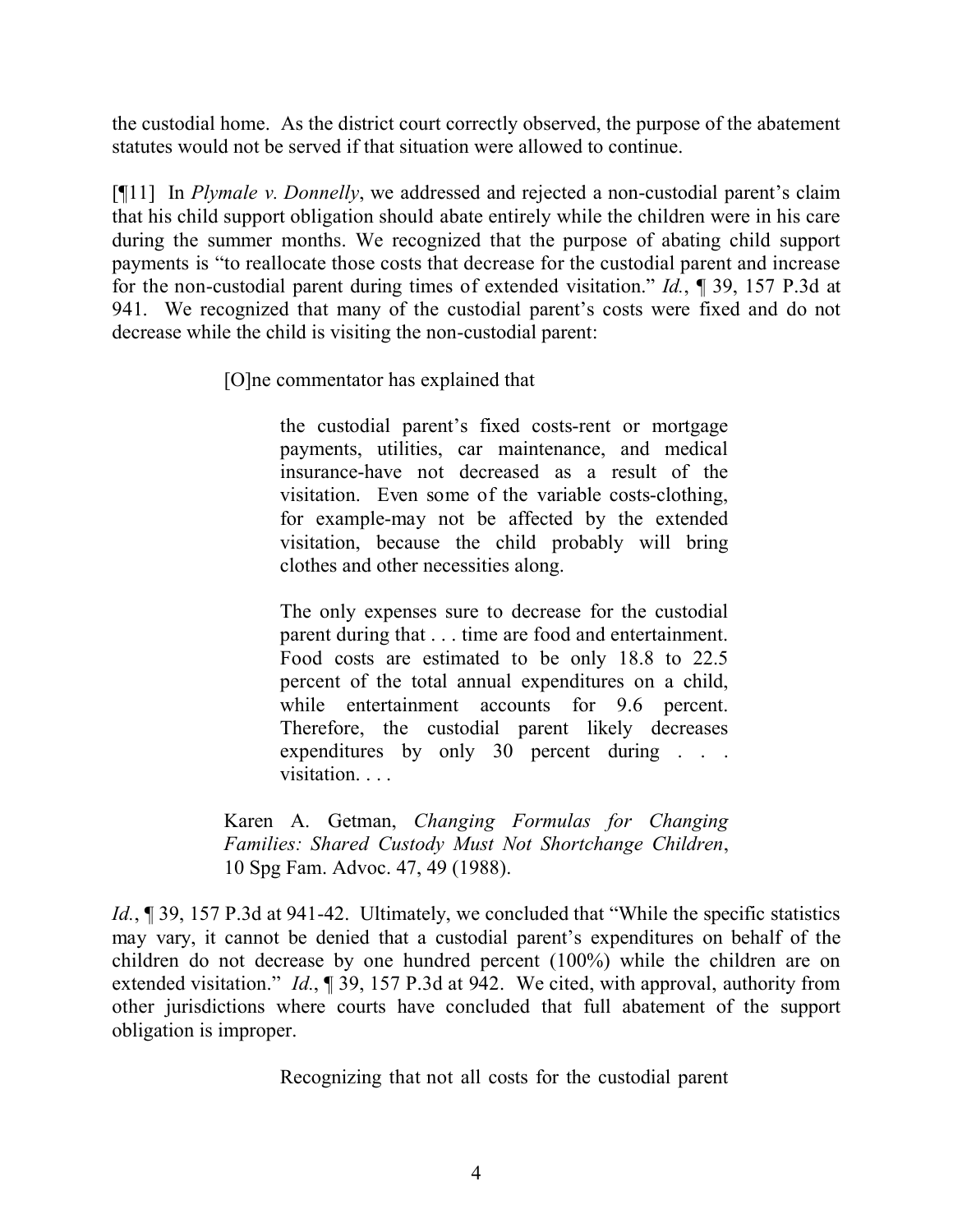disappear during visitation, other courts considering the issue have concluded that abatement of the full amount of child support during times of extended visitation is improper. For example, in *Abbott v. Abbott*, 2001 OK 31, 25 P.3d 291, 294 (Okla. 2001), the Oklahoma Supreme Court reversed a district court's order allowing the abatement of 100% of the support order reasoning that "[m]ost expenses borne by the custodial parent for the maintenance of the child remain fixed and constant for that parent even though the child is visiting with the other parent." Utilizing a similar approach, the court in *Flanagan v. Flanagan*, 656 So. 2d 1228, 1231 (Ala. 1995), explained:

> The custodial parent's obligation to provide for the child cannot conveniently be segmented on a month to month basis. The parent must provide shelter, clothing, toys, furniture and many other items that last beyond a month, and the cost of which must be amortized over a longer period of time than reflected in a monthly child support obligation. In the instance where the visitations are of a short duration and dispersed over a period of time it would impose a penalty on the child to suspend the support payments during visitation. . . We conclude that [the] husband's child support payment should not be suspended during the children's summer visitation with him.

(quoting *In re Marriage of Burns*, 107 Ore. App. 167, 811 P.2d 654, 657 (Ore. Ct. App. 1991) (quotation marks omitted)). *See also Bondi v. Bondi*, 255 Neb. 319, 586 N.W.2d 145, 147 (Neb. 1998) (explaining that "[t]he fixed obligation of the custodial parent to provide the necessities of life for his children is a continuing one and does not cease during the temporary absences of the children while on visitation").

*Id.*, 139 n.4, 157 P.3d at 942 n.4.

[¶12] We recognize that in this case, Father is not seeking abatement of one hundred percent of his child support obligation. Rather, he is requesting that he receive the statutory fifty percent reduction in his obligation. But that request cannot be viewed in a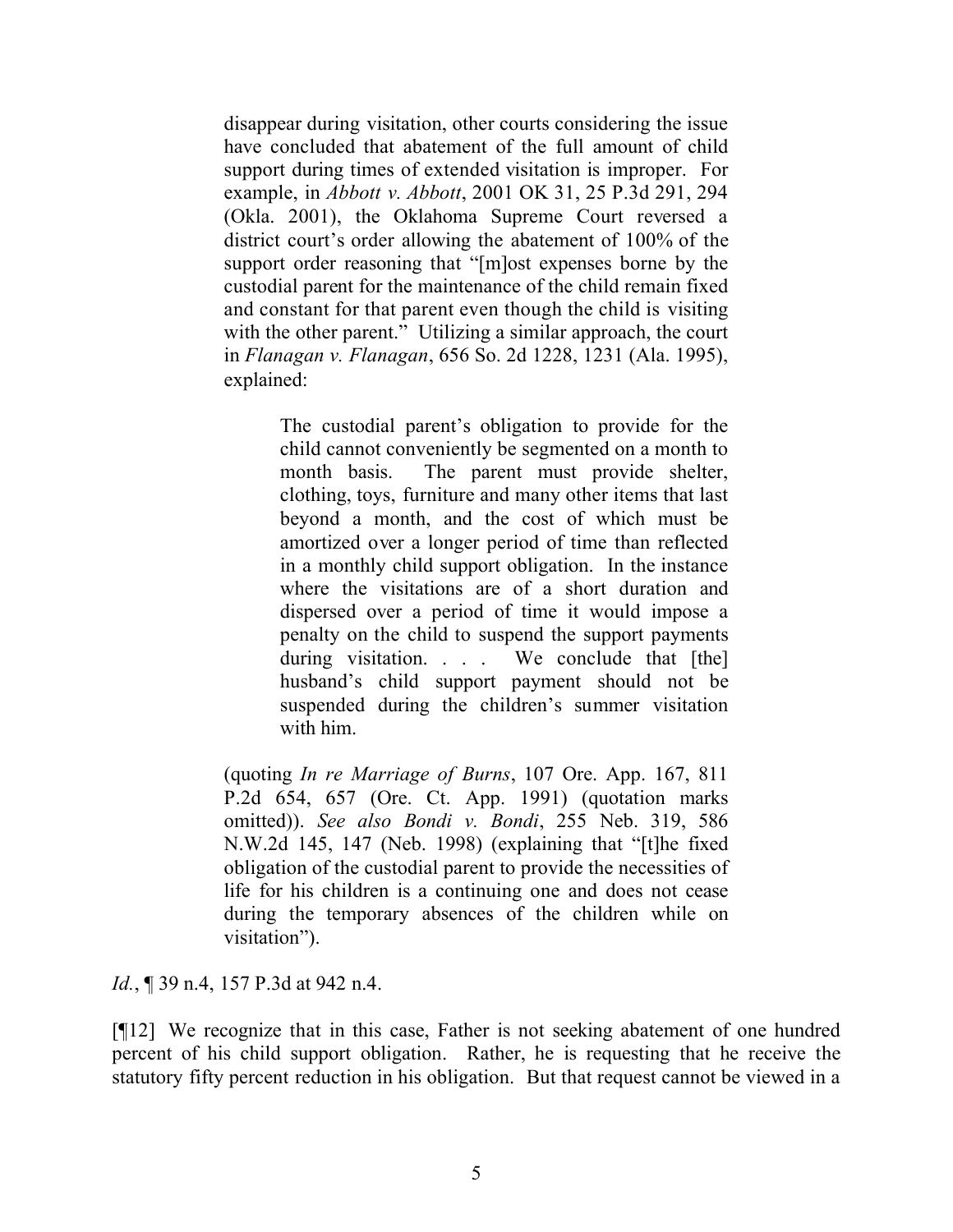vacuum. "[A]batement of . . . support payments impacts the amount of support available to meet the children's needs . . . ." *Plymale*, ¶ 30, 157 P.3d at 940. If Father is permitted to receive the fifty percent abatement of his support obligation, Mother's financial ability to care for the child is indisputably compromised.

[¶13] Father does not take issue with the district court's conclusion that continuation of his right to receive abatements is at odds with the purpose of the abatement statutes. Instead, he claims that the district court lacked authority to address abatement because (1) the establishment or modification of child support was not at issue; (2) the district court did not identify any material change in circumstances to justify the modification of the divorce decree, and did not determine that modification was in the child's best interests; and (3) under principles of *res judicata*, the issue of his entitlement to child support abatement should not have been addressed because it could have been raised in an earlier proceeding. We find no merit in Father's contentions.

[¶14] With respect to Father's first claim, we find that modification of child support was at issue. Mother's motion sought a modification of the decree as it pertained to child care expenses. She claimed that she could not afford to pay those expenses. Father does not provide citation to any authority that would suggest that child care expenses are not part of the child support equation. Wyo. Stat. Ann. § 20-2-307(b)(ii) (LexisNexis 2013) specifically recognizes that day-care expenses are a factor to be considered in determining a proper child support obligation. Because child support was at issue, the district court could properly address the abatement issues. *Plymale*, ¶ 41, 157 P.3d at 942.

[¶15] Further, the record reveals that there was a substantial change in circumstances after entry of the divorce decree. Under the original decree, Father was entitled to two weeks of visitation during the summer. When he moved to Colorado, summer visitation was increased to sixty days. In the first year, child care expenses totaled \$667.50. In subsequent years, Father's "day-care expenses" mushroomed to \$1,570.00 in 2011, \$2,054.20 in 2012 and \$1,693.35 in 2013. The increase in expenses coupled with the fifty percent reduction in Father's support obligation by operation of the abatement statute resulted in a net deficit in support received by Mother, compromising her financial ability as custodial parent to care for the minor child.

[¶16] Father's claim of a *res judicata* bar is difficult to understand. Again, he fails to cite to any authority in the child support or abatement context supporting his position. We addressed a similar issue in *Plymale*. In that case, the father asserted that the issues raised by the mother were barred by application of the doctrine of collateral estoppel. We rejected that claim:

. . . Mother is not challenging the 2004 order granting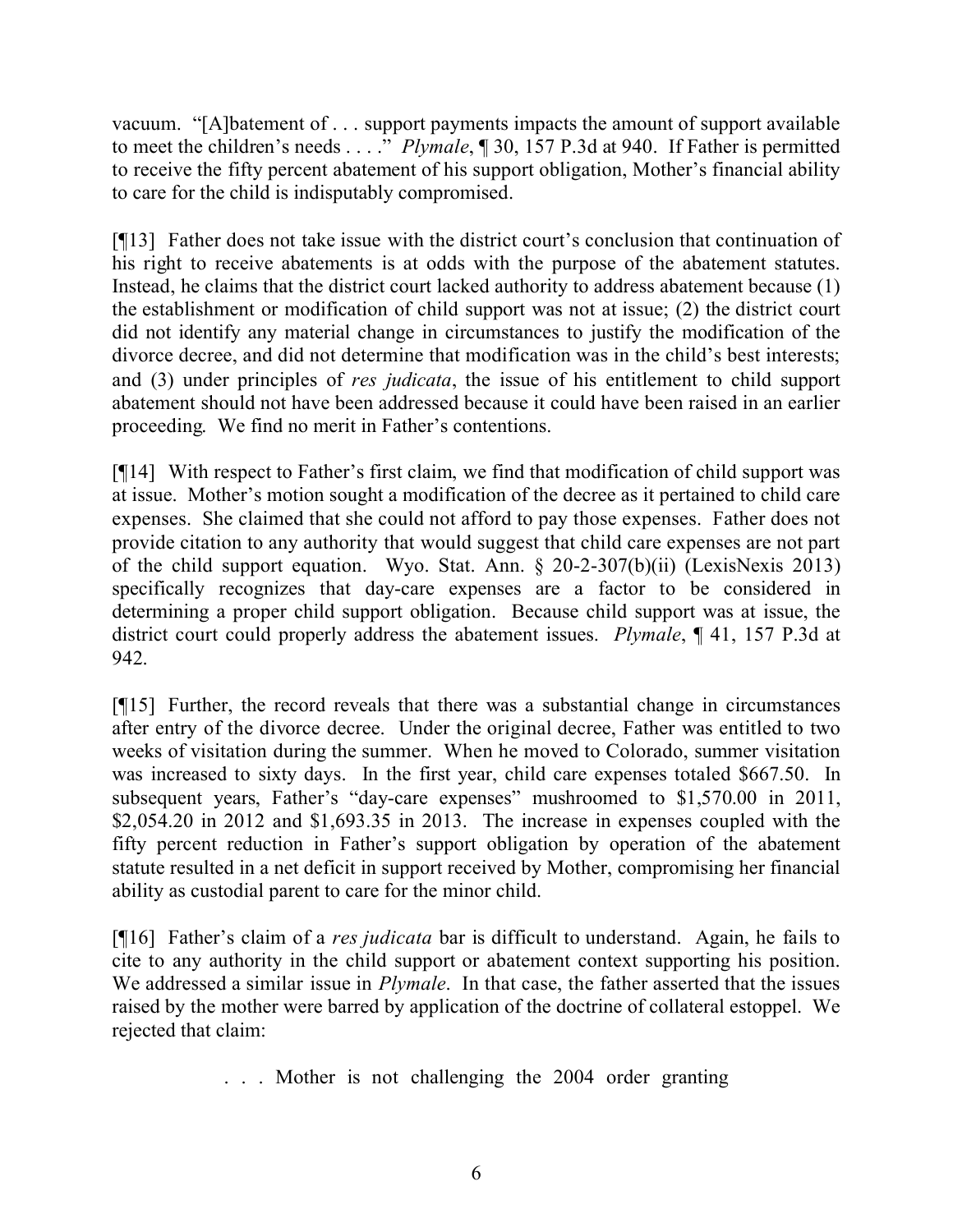abatement. Instead, she challenges Father's 2005 abatement claim. The question then, is whether Mother is estopped from challenging future abatement claims in light of the determination of Father's 2004 claim.

. . . The amount of abatement can be contested each time a new claim is made. As a result, it is inappropriate to apply the doctrine of collateral estoppel simply because a prior abatement for a different time period was approved.

*Id.*, ¶¶ 17-18, 157 P.3d at 937-38. Here, Father submitted previous abatement and expense claims for 2009 through 2013. Those claims ultimately were resolved in Father's favor and the result reached by the district court does not impact those claims in any fashion. The order entered by the district court addressed future expense claims, which were to be capped at \$1,772.52, and future abatement claims. Those claims were not barred by the doctrine of *res judicata*.

[¶17] Finally, as to this issue, we must comment on Father's litigious nature. We have no doubt that the district court considered that in crafting its resolution of the expense issue. In 2011, the district court specifically addressed Father's use of the courts, noting that Father's actions appeared to be motivated by his desire for control, rather than the best interests of the child:

> By way of example, the Court notes that the plaintiff, while asserting no change in circumstances has occurred, presents evidence himself of frequent communication difficulties, sometimes resulting in heated exchanges, and even the involvement of law enforcement authorities. In fact, at one point in his testimony the plaintiff describes his disappointment that law enforcement would not, upon his request, intervene to assist him as to his visitation issues. The plaintiff gives no weight whatsoever to the involvement of the police and how that [a]ffects [the child], who has aged from 3 1/2 to 6 during the pendency of this last round of litigation. It appears from the plaintiff's testimony that because the defendant, admittedly, also reacts inappropriately on some occasions when communication breaks down, that the Court should give little or no weight to his role in these exchanges. Other significant issues have developed since the entry of the last order including the plaintiff's refusal to communicate by email or text message with the mother. In addition, the plaintiff has on a number of occasions refused to allow the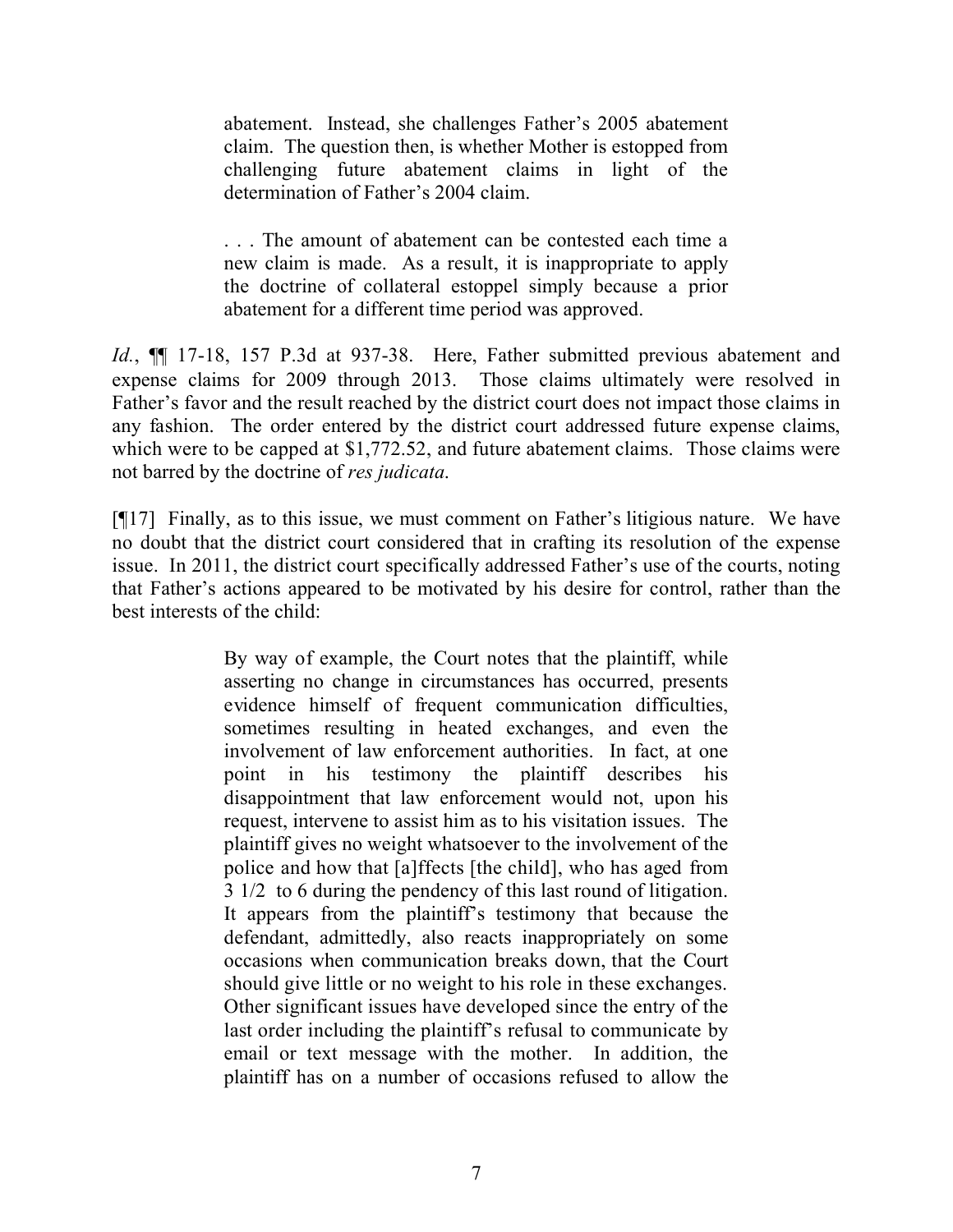participation of [child's] step-father, defendant's new husband. This occurs in circumstances such as not leaving the child at the mother's home merely because the mother doesn't happen to physically be there at the time. The plaintiff offers no explanation or justification as to how it is contrary to the safety or well-being of the child to drop her off at her own home.

The evidence was replete with comments by the plaintiff that clearly indicate he stands by his decision making in this regard without having given it the least bit of thought in terms of the impact on the best interests of his daughter. Instead, he evidences in all of his testimony and comments a strong desire to control everything about custody and visitation including his former wife's new family. That, combined with his unshakeable conclusion that he should have been the custodial parent in the first instance when this Court ruled against him, have [led] him to defend all of the defendant's allegations superficially and without any analysis of their impact on the parties and the child.

In July, 2012, in an effort to avoid future disputes between the parties, the district court entered an "Administrative Order" requiring the parties to seek permission from the court before filing further motions. The order was entered after a hearing on contempt motions filed by Father. Those motions were denied. In its Administrative Order, the court concluded that "although the parties have a right to be heard on legitimate Motions it appears that so many Motions have been filed in this case that it may be appropriate for the Court to screen those Motions before they are actually filed to determine if there are indeed legitimate grounds for filing the Motion." Prior to filing his motion for judgment and prejudgment interest, however, Father did not seek permission to file from the court and, at the hearing on his motion, he acknowledged that he had not complied with the court's order.

[¶18] In her motion to modify the divorce decree as it related to day-care expenses, Mother sought assistance from the court to eliminate disputes regarding "day-care expenses" and requested a modification that would "promote understanding and cooperation between the parties rather than confusion and bickering." The court's order eliminating abatement during periods in which Father exercised visitation constitutes a straightforward and effective approach to eliminating the parties' disputes regarding daycare expenses. In contrast, addressing the costs of each "day-care expense" submitted by Father would be inefficient and counter-productive. Neither side has appealed the district court's resolution of that issue. Ultimately, we agree with the district court that the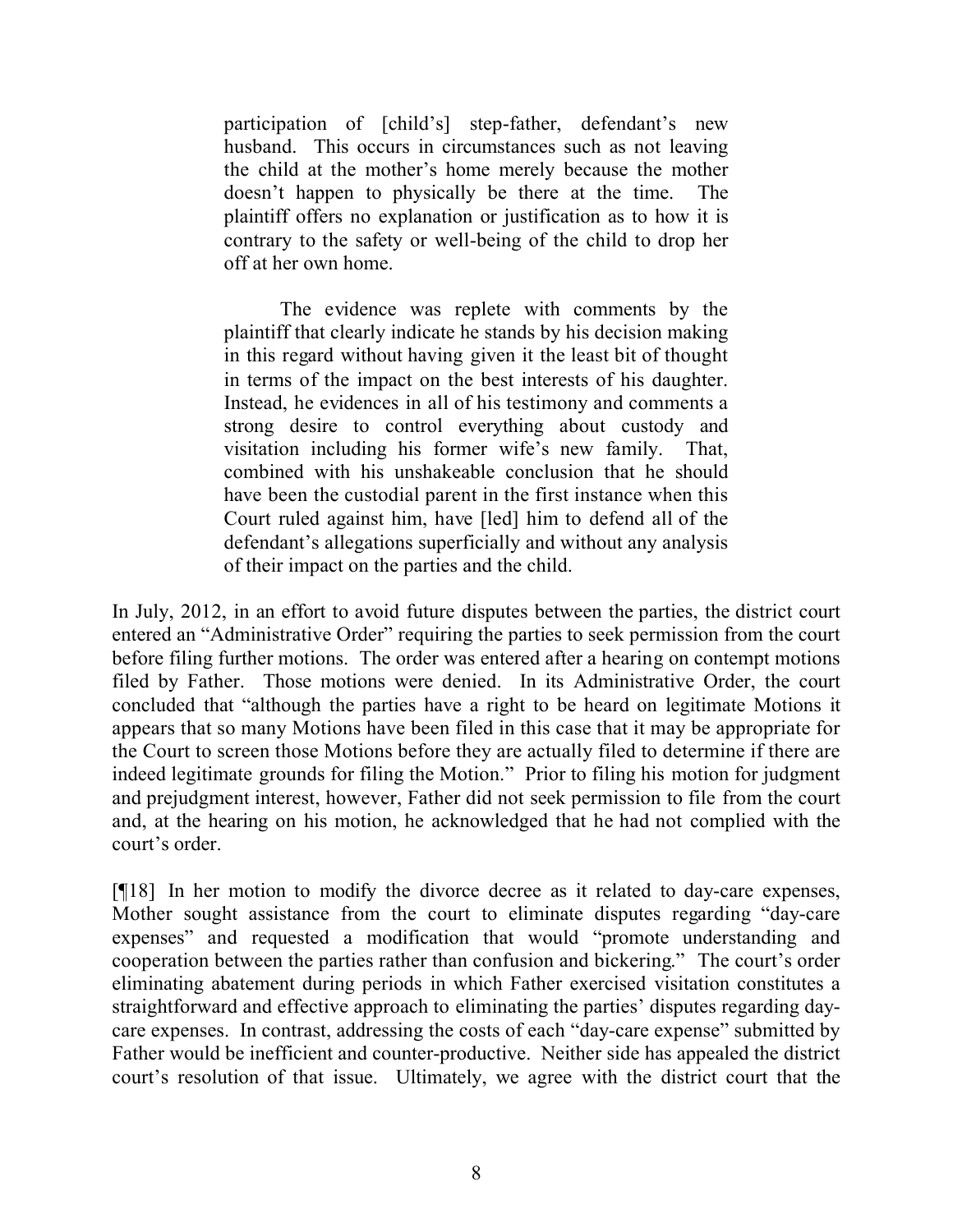purpose of child support abatements would not be served if Father were allowed to claim abatements during these periods. We find no abuse of discretion in the district court's decision to eliminate Father's ability to claim child support abatement for periods in which Mother pays the costs of day-care.

# **Prejudgment Interest**

[¶19] In Father's second issue, he claims the district court erred in refusing to grant his request for prejudgment interest on amounts owed by Mother. Father contends that the child care expenses for the years 2010 through 2013 were liquidated amounts and that he is entitled to receive prejudgment interest on those amounts. According to Father, "Mother should not be rewarded for her callous indifference to the demands imposed upon her by the district court. Prejudgment interest is appropriate to avoid unjust enrichment of Mother who has had the use of money which rightfully belongs to Father."

[¶20] Mother disputes that the amount of past due day-care expenses was a liquidated sum. She points out that the divorce decree did not define "day-care" and questions whether expenses for swimming lessons and summer camps are properly viewed as "daycare" expenses. She contends that the district court properly exercised its discretion in denying Father's motion for prejudgment interest.

[¶21] We have previously stated that the question of whether the trial court is entitled to award prejudgment interest in a particular case is a question of law that we review *de novo*, while the question of whether prejudgment interest should be awarded is reviewed for an abuse of discretion. *KM Upstream, LLC v. Elkhorn Constr., Inc.*, 2012 WY 79, ¶ 44, 278 P.3d 711, 727 (Wyo. 2012).

[¶22] As we noted in *Millheiser v. Wallace*, 2001 WY 40, ¶ 10, 21 P.3d 752, 755 (Wyo. 2001), Wyoming statutes provide for interest on judgments but do not specifically address an award for prejudgment interest. Wyo. Stat. Ann. § 1-16-102.<sup>2</sup> However, we

#### **§ 1-16-102. Interest on judgments.**

(a) Except as provided in subsections (b) and (c) of this section, all decrees and judgments for the payment of money shall bear interest at ten percent (10%) per year from the date of rendition until paid.

(b) If the decree or judgment is founded on a contract and all parties to the contract agreed to interest at a certain rate, the rate of interest on the decree or judgment shall correspond to the terms of the contract.

 $2$  Wyo. Stat. Ann. § 1-16-102 provides as follows: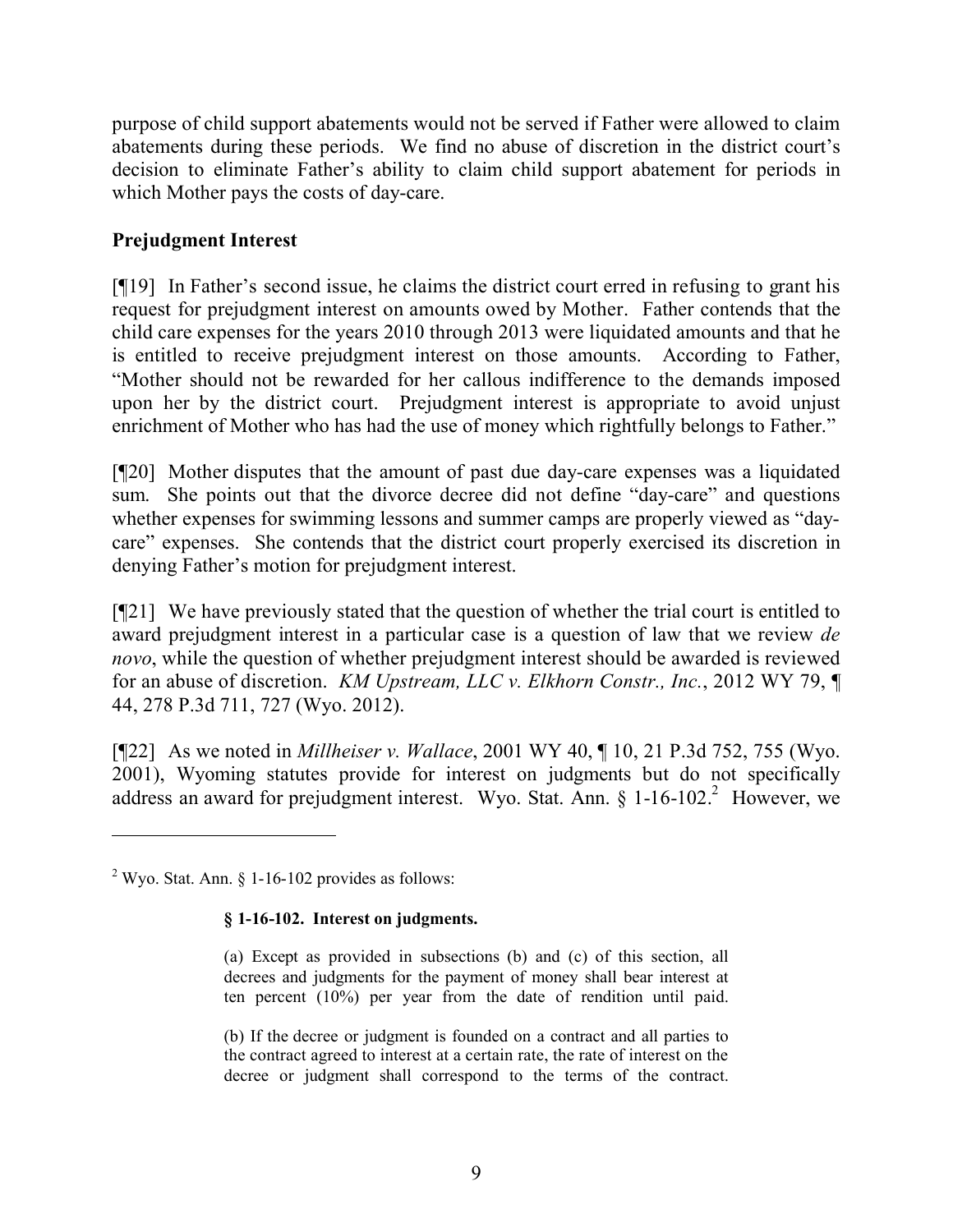have held that prejudgment interest is awarded in the appropriate case under the doctrine of unjust enrichment, as damages for the lost use of money. *KM Upstream*, ¶ 45, 278 P.3d at 727. We have approved of the award of prejudgment interest on liquidated sums in breach of contract actions when the amount due is readily computable by simple mathematical calculation. *Millheiser*, ¶ 10, 21 P.3d at 755.

[¶23] For purposes of our analysis, we will assume that the amounts due were liquidated and that the district court could, in the exercise of its discretion, award prejudgment interest. Nevertheless, under the circumstances of this case, we find no abuse of discretion in the district court's decision to deny Father's motion for prejudgment interest. We reach that conclusion for several reasons. First, Father's motion was filed in violation of the court's previous order requiring court approval prior to the filing of motions. That order had been entered in large part based upon Father's conduct in this case. Second, the district court denied Father's request to enter judgment against Mother. Father has not specifically appealed that aspect of the district court's order. If no judgment is entered, it is difficult to understand how a failure to award prejudgment interest could be error. Third, the district court declined to enter judgment against Mother on the basis that it would be "inequitable." The district court was very familiar with all aspects of this case and the position of the parties. The amount of "day-care" expenses incurred by Father greatly exceeded those that had been incurred in prior years. Mother had not consented to those expenses, and whether all of those expenses fit within the parameters of "day-care" was debatable. The district court ordered Mother to pay those expenses in their entirety but, in the exercise of its discretion, could reasonably conclude that tacking on prejudgment interest was not equitable. We also note that Wyo. Stat. Ann. § 1-16-102, which provides that an entry of judgment for child support payments "shall not bear interest" reflects a general policy against awarding interest in cases of late payment of child support. Based upon the foregoing, we find no abuse of discretion in the district court's refusal to grant prejudgment interest to Father.

[¶24] Finally, Mother requests that we award her costs and attorney's fees incurred in defending this appeal pursuant to W.R.A.P. 10.05. Under that rule, costs are awarded as a matter of course to an appellee if the decision of the lower court is affirmed. Mother is entitled to those costs. Attorney's fees, however, are awarded only if the court certifies that there was no reasonable cause for the appeal. *Id.* We are unwilling to make that certification in this case. There is, however, additional authority for an award of

<sup>(</sup>c) A periodic payment or installment for child support or maintenance which is unpaid on the date due and which on or after July 1, 1990, becomes a judgment by operation of law pursuant to W.S. 14-2-204 shall not bear interest.